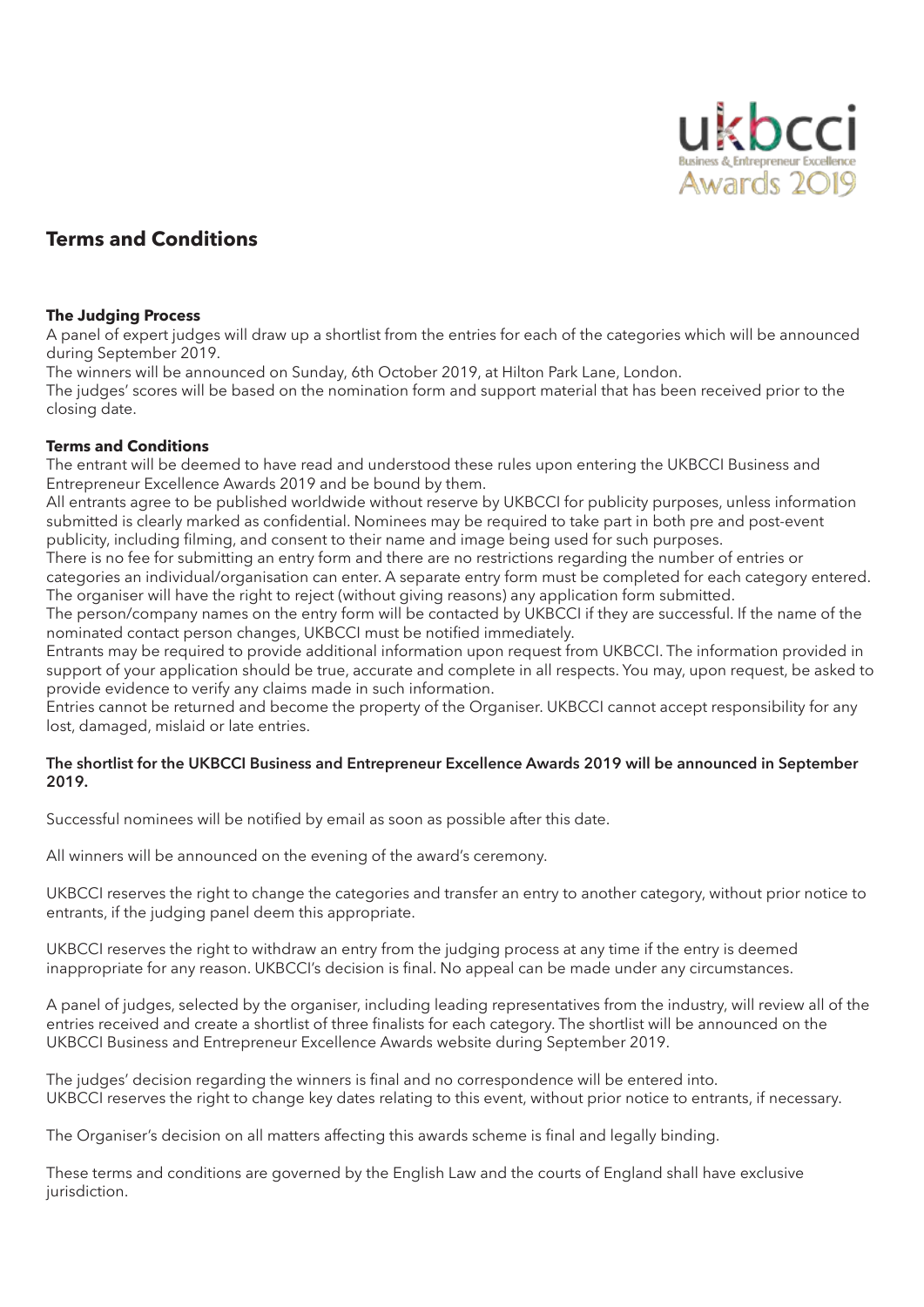# **Awards Nominations - Privacy Notice**

This privacy notice explains what personal data (information) we hold about you and your nominee, how we collect, how we use and may share information about you. We are required to give you this information under data protection law.

The UKBCCI collects, uses and is responsible for certain personal information about you.

When we do so we are regulated under the General Data Protection Regulation (GDPR) which applies across the European Union (including in the United Kingdom) and we are responsible as 'controller' of that personal information for the purposes of those laws.

# **Your personal information**

Processing of your personal details is necessary in processing the nomination of the named nominee. We will always ensure that your information is held confidentially and accessed only by those people involved in processing the nomination.

## **Personal details of the nominee**

Processing of the nominee's personal details is also necessary to carry out the awards task - which in this case is the purpose of the conferring by us of any award. We collect the personal information necessary to process applications. This is with the purpose of making a determination of eligibility and suitability for an award. We may collect or receive personal data about a nominee.

Nominations should always be made in confidence. **There is no requirement for the nominator to obtain the consent of the nominee.**

# **Information collected by us**

In the course of running the awards process, from nomination to awards, we collect the following personal information, when you (the nominator) provide it to us:

- Nominee's personal information (such as name, address, contact details: phone number and email address)
- Nominator's personal information provided (such as name, address, contact details: phone number and email address)
- Reason for nomination (achievements and efforts recognised)
- Photographs and images provided with nomination, and any other photographs or images supplied with consent
- We also obtain personal information from other sources:

• We may seek further comments from your nominator about your more recent achievements and efforts to ensure we are up to date.

### **How we use your personal information**

We use your personal information to:

- This data is held with a central team and not shared
- Transfer your nomination story into a Word document for the judging panel
- Securely save your nomination form and further information submitted into a secure area
- Present awards and certificates

• Where consent has been given for photos and recordings, these will be used by the UKBCCI press office to publicise the event

• Evaluate and quality assure the services we provide throughout the organisation of the awards

# **How long your personal data will be kept**

We will hold the finalists personal information securely by retaining the name and contact details of the finalists relating to the awards event for the current year. All personal information and nomination forms are then securely destroyed after three months from the main awards event which is held on Sunday October 6th October 2019.

Photos and recordings will be used by the UKBCCI press office and will be placed online and enter the public domain.

### **Reasons we can collect and use your personal information**

We collect and use your personal information as we have a legitimate interest to collect awards nominations to promote positive stories and to celebrate the efforts and

achievements of people and groups across commerce and industry.

Following the judging process, we will rely on the consent of the winners to process their personal information. We rely on consent for the taking and use of photos, sound bites and video recordings. The approved photographers will be made aware of those who have not provided their consent.

The nominee may withdraw your consent at any time. The nominator may request that the UKBCCI withdraw their information or the nomination. If you request that the nomination or your details are withdrawn prior to judging, your nomination will not be processed any further and any personal information that had been collected will be held in line with data protection legislation.

If you are nominated for the award and you remove your consent after the awards evening, your name will be removed from the website. If you withdraw your consent to photographs and video recording being taken prior to the award ceremony your photograph will not be taken at the event. If you withdraw your consent after the photographs have been put online, if able to, we will remove your photograph from the webpage.